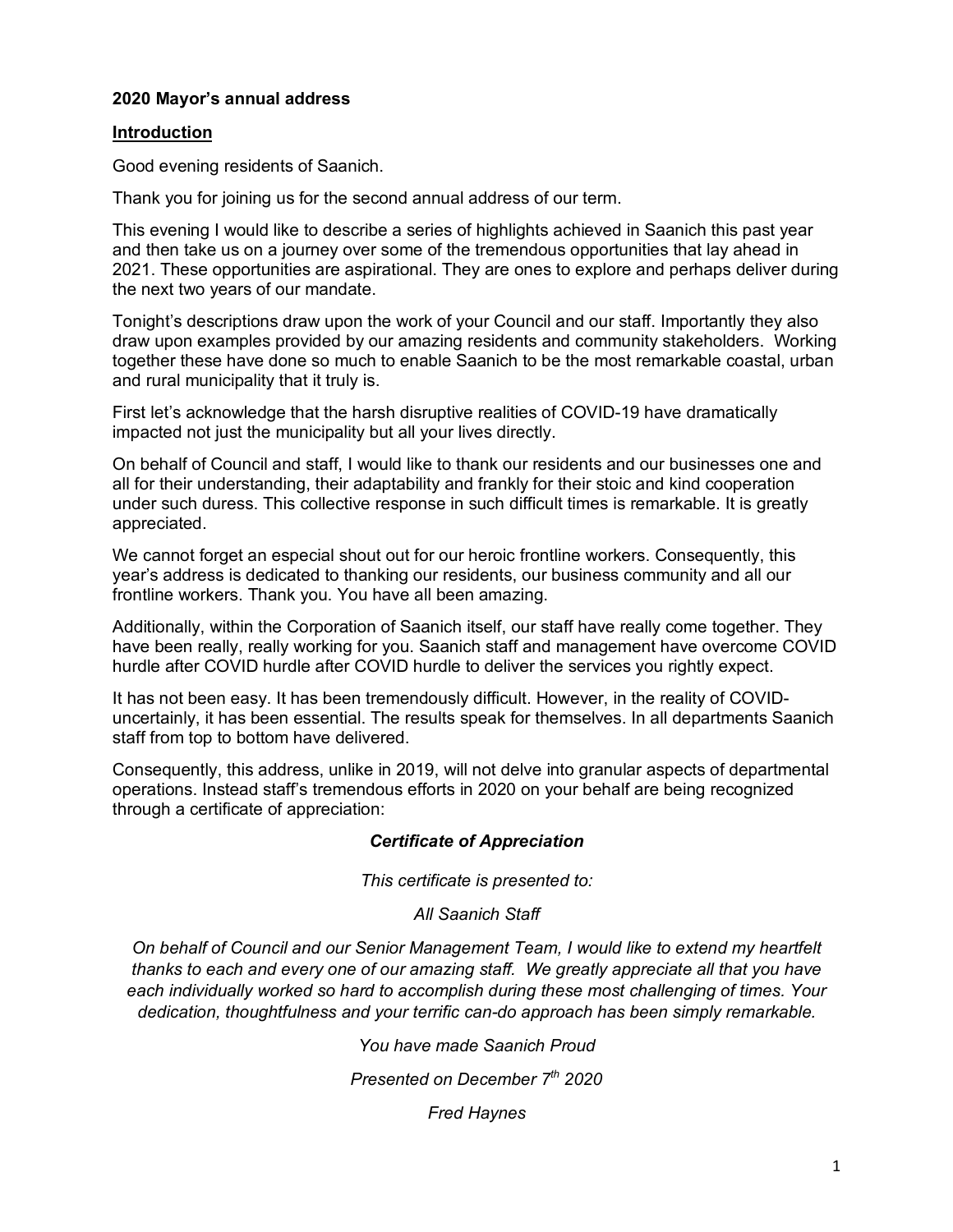#### *Mayor*

| Susan Brice  | <b>Judy Brownoff</b> | <b>Nathalie Chambers</b> | Zac de Vries      |
|--------------|----------------------|--------------------------|-------------------|
| Councillor   | Councillor           | Councillor               | Councillor        |
| Karen Harper | Rebecca Mersereau    | <b>Colin Plant</b>       | <b>Ned Taylor</b> |
| Councillor   | Councillor           | Councillor               | Councillor        |

I turn now to highlighting several of our really noteworthy achievements in 2020. These cover our leadership on climate change, housing supply and affordability, child care, addictions and mental health, environmental sustainability, and community inclusiveness and diversity.

#### **Climate Change:**

Addressing the crisis of climate change is a top priority for Saanich. It has been for a considerable time. Building on our legacy of previous actions, exceptional recognition for our Accelerated Climate Action Plan were received. Some examples:

1) Our Plan, was announced by the Union British Columbia Municipalities as winner of the Community Energy Association (CEA) Climate and Energy Action Award in the Community Planning and Development category.

2) A Silver Award for Excellence in Policy Planning from the Planning Institute of British Columbia (PIBC). This was second only to the City of Vancouver which took the gold.

3) We received the top 'A' grade for the reporting of climate and environmental data by the CDP. The CDP runs the global disclosure system on environmental impacts for cities, states, regions, companies and investors. It is the gold standard of environmental reporting. In Canada only four others received a similar grade. These were the cities of Vancouver, Calgary, Toronto and Halifax. Reflecting our leadership at the world level, Saanich was just one of 88 candidates from a pool of 20,000+ cities to receive the "A" grade.

4) Saanich stepped up to join the Global Covenant of Mayors for Climate and Energy – an international alliance of municipalities working to fight climate change. Our voice matters. This enables us to effectively deliver on our responsibility to share on a global level the innovative approaches and best practices developed in Saanich.

5) Locally Saanich continues its work with the One Planet Living model. This provides a proven guide for residents on living within the resources of one planet and to meeting sustainability goals. Only three other municipalities have qualified for the One Planet Living framework; the cities of Durban (South Africa), Elisnore (Denmark) and Oxfordshire (United Kingdom).

From these examples, we see that Saanich is recognized by some of the world's top monitoring groups for our leadership in addressing the crisis of climate change.

Locally, delivering actions within our Plan has involved working with regional partners, educational institutions, other organizations and securing grants from provincial and federal governments.

Some examples include our new Electric Mobility Strategy, new bylaws requiring EV ready infrastructure in fresh builds, that Saanich is already home to 95 EV public and municipal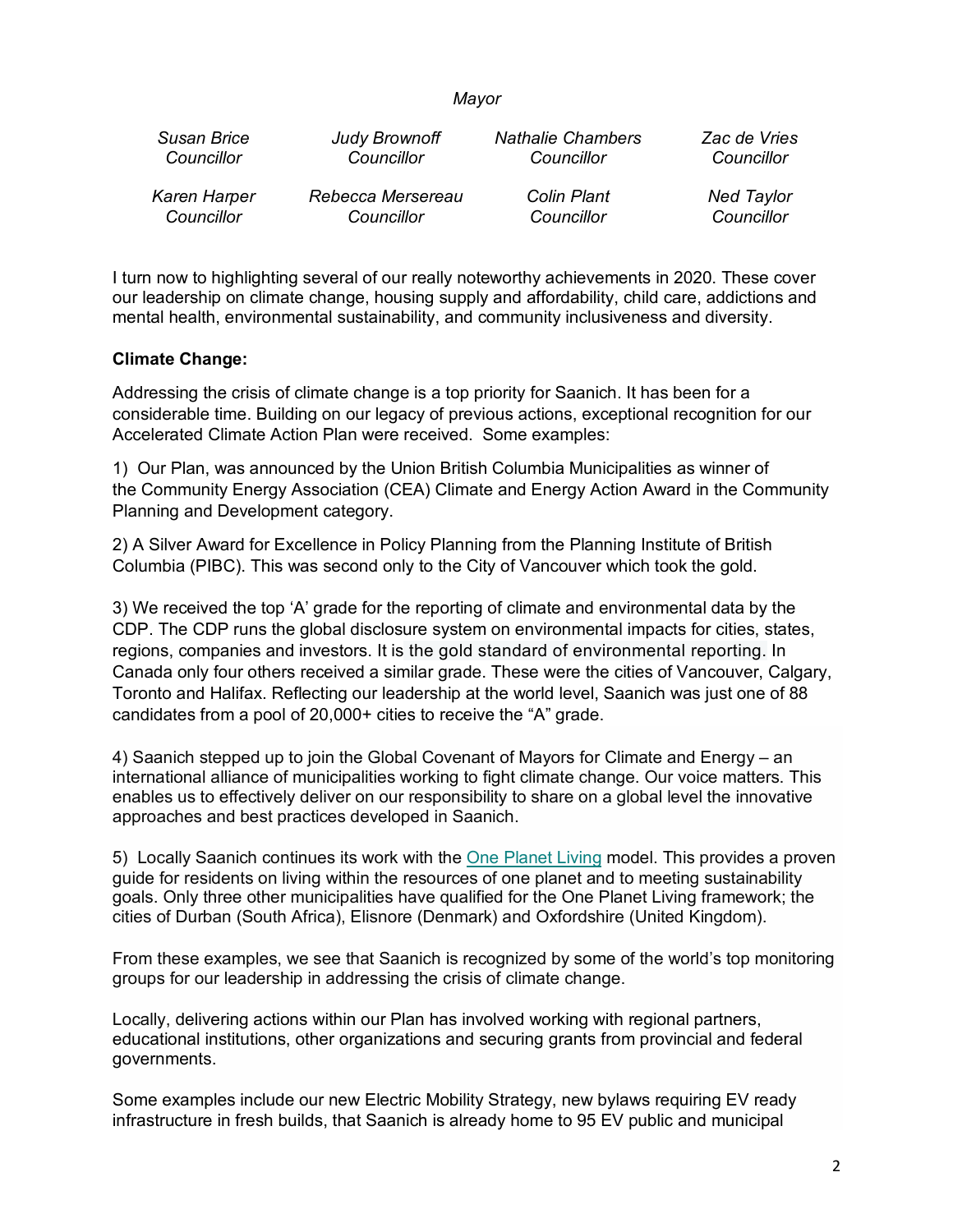charging stations, in 2021 an additional 20 public EV-CSs are coming, plus 20-24 municipal fleet EV-SCs (grant depending) for a district leading total of 139 EV-CS, and not including those in private homes and workplaces, launch of the regional Bring it Home 4 Climate program, topup incentives for home energy improvements, extensive energy upgrades at our municipal facilities, support for an additional 10 CoolIt! Climate Leadership Workshops to Saanich schools, the commencement of Resilient Saanich and many more.

A detailed Climate Report Card is to be presented to Council and in Q1 2021.

# **Housing Supply and Affordability**

Saanich is addressing the crisis in housing supply and affordability. The data in our Housing Needs Report provided clarity on the scale of this problem. Based on households by tenure in 2016, the report notes some 23% of all households in Saanich spend 30% or more of their incomes on shelter costs, including 40% of renter households and 17% of owner households.

The report identifies clear deficiencies in housing options. Improved housing diversity is required by our seniors seeking to downsize so they may age gracefully in place in their own neighborhoods. Diversity in housing that is affordable is required for all. At a minimum the report confirms we require some 600 units/year over the next 5 years to accommodate these needs.

Council believes that our primary focus for housing in our centers, corridors and villages within the urban containment boundary is appropriate. Together with sensitive infill, and thoughtful housing innovations this will enable us to supply our housing needs and at the same time protect our agricultural lands and green spaces.

Actions are underway. Saanich recently enabled garden suites that provide new options for multigenerational housing diversity. Reducing pressure in the rental market, the occupancy of unrelated persons in rented single family homes increased from 4 to 6 individuals. We are seeing uptake of the recently enabled RS1 zoning for small lot (300 sqm) single family homes. We also see the growing inclusion of secondary suites as essential mortgage helpers in new single-family homes.

Previously completed work with the students and faculties at the University of Victoria and Camosun College and the British Columbia Union of Municipalities to lobby the Province helped bring forward new funding tools that enabled more on-campus housing across the province. At the University of Victoria, the 625 net-new on campus housing units and student facilities are underway to arrive in 2022. Camosun College at Lansdown is also looking at new on campus housing.

Shortly staff will be bringing a proposal for a small apartment zone and small apartment infill policy to Council. The zone is designed for a single detached lot. It does not require land assembly. The zone is flexible on unit sizes. Proposals including micro units are anticipated. Small apartments may be up to three storeys and fall under Part 9 in the BC Building Code. This innovative approach provides a ground-oriented housing option for "edge" areas that is easier, quicker and less expensive to build than other forms of multi-unit residential development.

Both our Saanich wide Housing Strategy and Housing Task Force are underway. We appreciate the knowledgeable residents who have come forward to volunteer their time. Together these reports shall help inform our approaches to increase affordable housing, support diversity and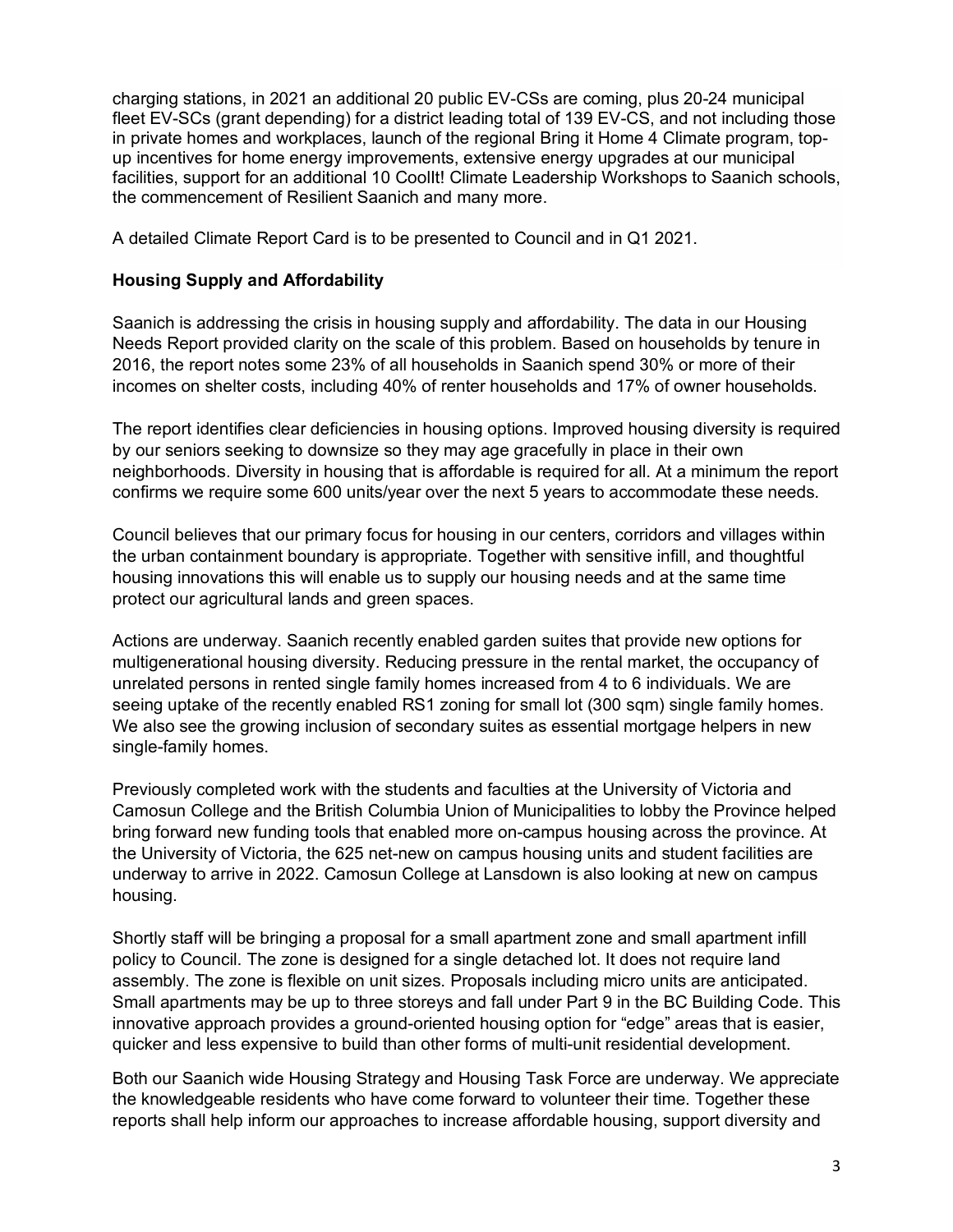supply, protect and promote rental housing and reduce barriers to housing. The taskforce report is anticipated in Q1 2021 and the strategy report in May.

At the local level, drafts for the new Cordova Bay and Cadboro Bay Local Area Plans provide policies in support of affordable housing, expanding the diversity of dwelling sizes and flexible housing options in their neighbourhoods. Density is primarily focused in Village areas with sensitive infill in established neighbourhoods.

When considering the linkage between affordable housing and homelessness we appreciate that Saanich is host to the largest number of social and affordable housing units in the Capital Regional District. Based on 2016 data, Saanich has some 46,655 housing units. The nature of these households by tenure include 32,635 owners and 14,020 renters. Of these 5,681 are social and affordable housing units. These include co-op housing, supported housing and others. This represents 12% of our housing supply, or 1 in 8 of the homes in Saanich.

Meanwhile, more is being done. The Nigel Valley project is underway. On completion this will provide some 850 additional units across the full spectrum of supported, affordable and market housing. With good success, additional affordability appropriate to the standards of CMHC is being brought forward in new and current applications for multifamily housing. Separately, conversations with BC housing are ongoing to seek Saanich based solutions that may help address homelessness in the region.

In a closing note for this section, I am pleased to share with you more good news. I understand that we can hope to see the applications for some 600+ new rental housing units at University Heights and 300+ at Uptown be re-submitted for consideration early in the new year.

# **Resilient Saanich Technical Committee (RSTC)**

Work is underway on the Environmental Policy Framework which integrates a Biodiversity Conservation Strategy, an enhanced Stewardship Program, and the recently released Saanich Climate Plan. The Resilient Saanich Technical Committee (RSTC) will advise on delivering the actions in the "Resilient Saanich" Terms of Reference. We appreciate the very knowledgeable individuals who came forward to volunteer their time.

Since mid-August, the committee has met monthly and are drafting Resilient Saanich goals and objectives for public feedback. The goals and objectives will be considered by Council and will serve to guide the process over the next two years.

## **Improved Child care**

The District of Saanich and five municipal partners (Oak Bay, Sidney, Highlands, Central Saanich and North Saanich) were awarded a joint UBCM grant of \$150,000 to conduct a child care inventory and gap analysis for the Peninsula. The outcome provided a report on child care spaces in our area, an understanding of the community's need for additional spaces, and a description of obstacles that prevent the inventory from growing. It addressed four key areas: Bylaws & Policies, Partnership Development, New Space Creation and Advocacy and provided 28 specific recommendations for achieving this.

Specifically, for Saanich, the report identifies a deficiency of 2,935 child care spaces. Of these some 354 are underway. The remaining gap of 2,581 spaces needs to be addressed. To resolve the strain felt by Saanich's working families, action in needed in all quadrants to provide pathways to new child care facilities and affordable childcare rates.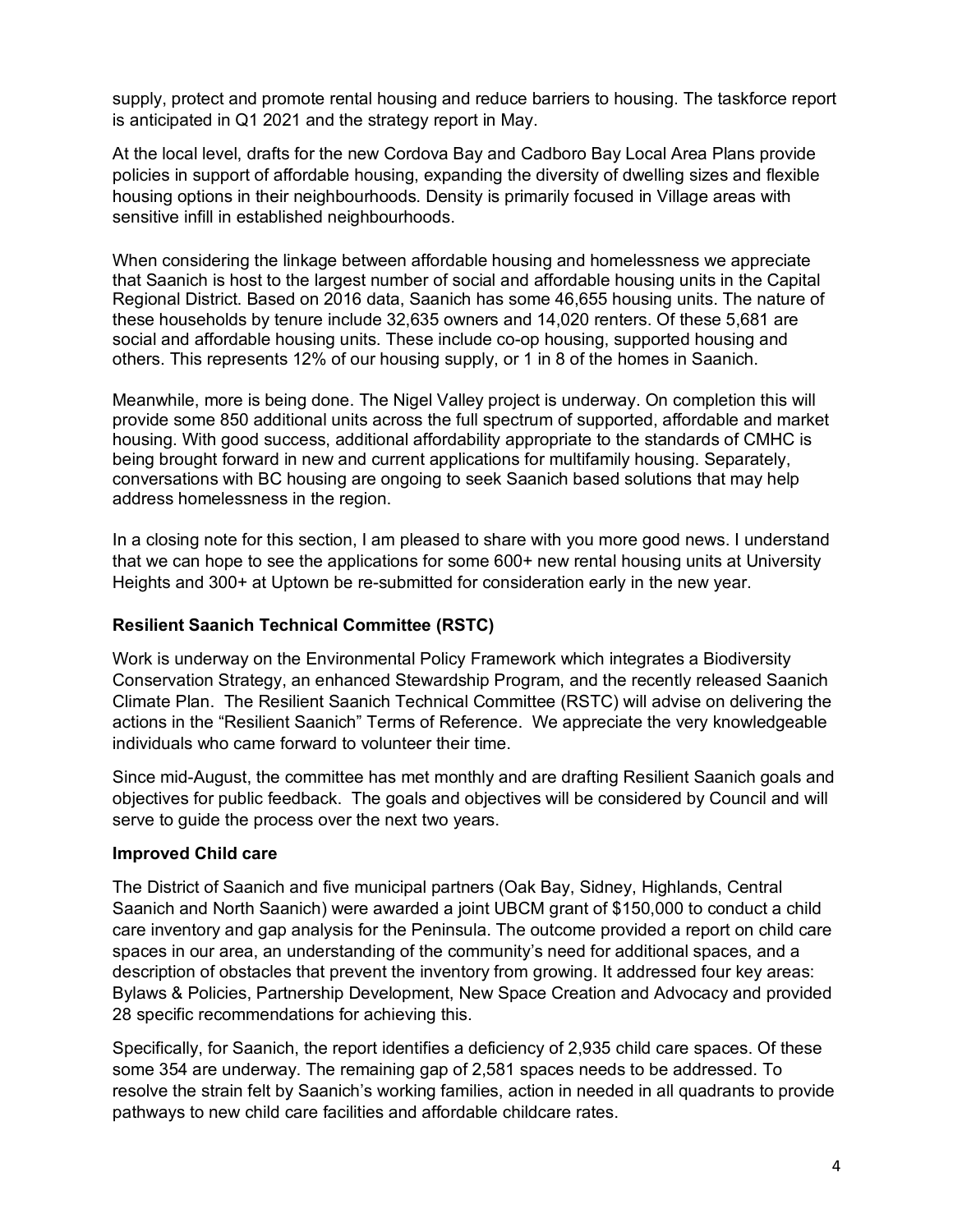Encouragingly, using the Provincial financing for new day care spaces, new facilities are being created by Saanich and School District 61. Plus, an encouraging number of new day-care facilities are included applications for new multifamily or senior's residences. These collectively could provide over 500 spaces. Effectively addressing this issue requires thoughtful short, mid and long-term strategies and actions. In conversations with staff I look forward to bringing forward options for consideration by Council in Q1 2021.

#### **Opioid Crisis, Addiction, Mental Health and Homelessness**

The community crisis in opioid overdose deaths and addictions cannot be ignored. Recognizing the connections between the opioid crisis, mental health, addictions and homelessness, Council sent letters to the Federal and Provincial governments requesting they apply increased and appropriate financial and legislative resources for holistic solutions to this area of community concern. This action was strongly supported by the Saanich Police Board and the Saanich Police Department.

Working regionally during the recent provincial election, a parallel request was communicated to local candidates and party leaders in correspondence from the Mayors of the Capital Regional District. Working provincially, a similar request on Mental Health, Substance Use and Treatment was presented to all candidates and party leaders by the BC Urban Mayors' Caucus, in our 2020 Blueprint for British Columbia's Urban Future.

In each case it was presented that this area is beyond the scope and the jurisdiction of municipal governments. Collectively, we must continue to call upon the federal and provincial governments to step up to their responsibility.

#### **Road Safety Initiatives**

An extensive series of road safety initiatives have been implemented across Saanich. Details can be found online. Here are four notable examples.

Partnering with ICBC in March, Saanich undertook a Traffic Operations and Safety Review of Prospect Lake Rd. The key recommendations have been implemented. A roadside barrier and single lane yield point is installed at Calvert Park. A speed reduction zone to 30km/hr from 50km/h between Estelline Rd. and Goward Rd. is implemented. A centreline rumble strip to discourage drivers from crossing the centreline is installed near Munn Road.

Culminating two years of work, Saanich Council is leading an ambitious regional initiative to pilot a reduced speed limit from 50km/hr to 40km/hr on residential roads (roads without a continuous yellow center line). The first of its kind in British Columbia, the pilot would research, test, and evaluate new regulatory approaches to matters not currently set out in the MVA framework.

The benefits of reducing default speed limits to 40km/hr on residential roads are many. They include reduced vehicle operating speeds, improving road safety measures for all users, and enhancing neighbourhood livability. We are hopeful the pilot will include the entire peninsula and will be viewed favourably by the Province to be implemented next year.

Construction is underway for Phase I of the Shelbourne Street Improvement Project. This has focused on replacement of underground infrastructure. In 2021, construction will address continuous cycling facilities, pedestrian safety improvements, transit upgrades, and renewed asphalt road surfaces.

Saanich led the region with the installation of Pedestrian Head Starts at 6 traffic signals. An additional 9 locations will be included next year. These initiatives give pedestrians a head start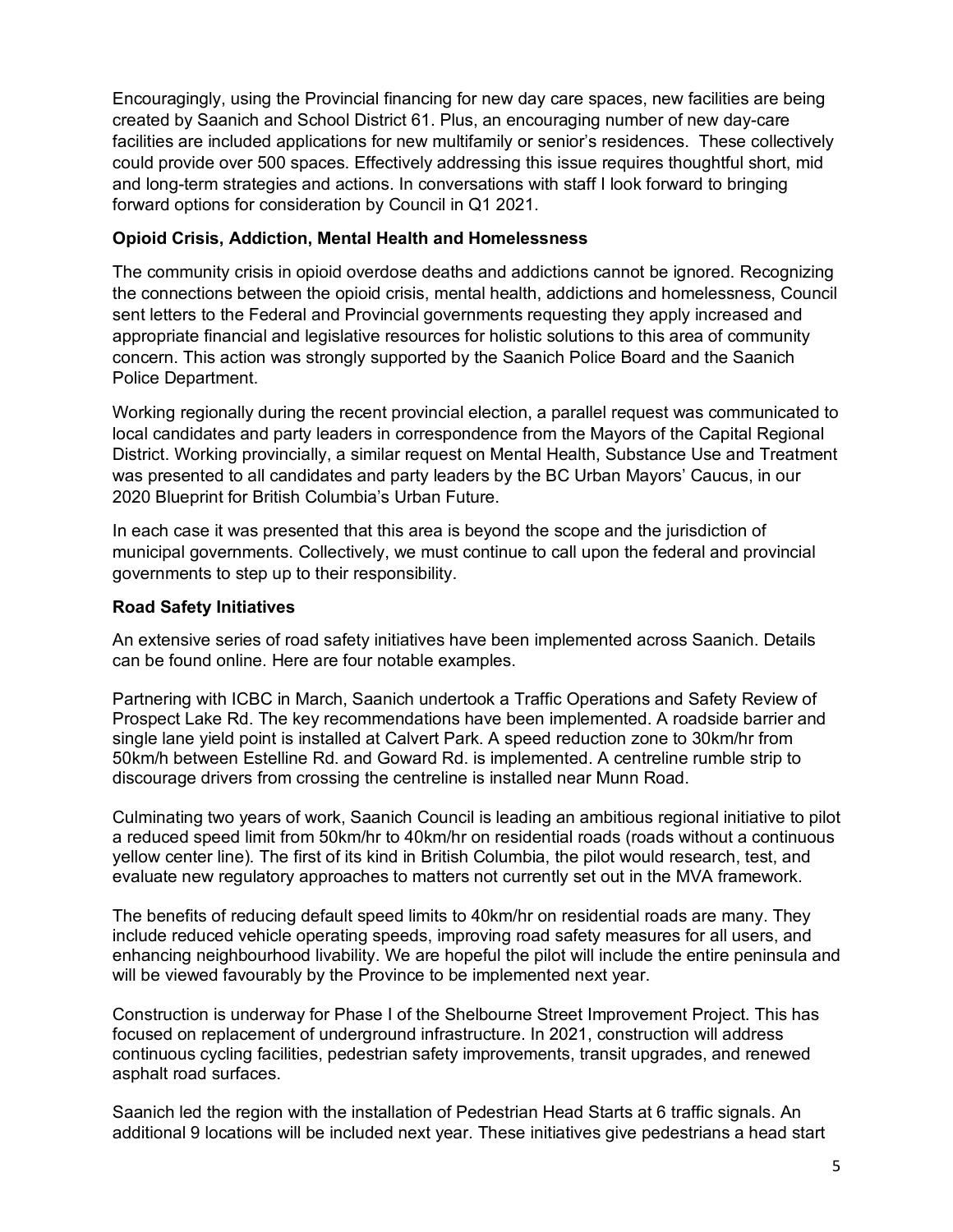before the light turns green and provides all-ages friendly additional 'Walk' time to support slower pedestrians.

# **DIVERSITY, EQUITY AND INCLUSION STATEMENT**

Current social justice movements (Black Lives Matter, Missing and Murdered Indigenous Women and Girls, LGBTQ2+ Pride, etc.) are speaking to the systemic oppression of BIPOC and LGBTQ2+ people. At Councils direction, the Healthy Saanich Advisory Committee working with Community Services co-created an inclusion statement to acknowledge our rich diversity. Read aloud at our council and committee meeting it actively affirms our commitment that "we see you, we hear you, and we are with you."

Responding to black community feedback, Council has corresponded on the issue of systemic racism in the adjudication of overseas qualifications of new Canadians with the office of the Prime Minister, our Premier and appropriate ministries.

Our police services are on the forefront of these conversations. On this the Saanich Police Department has an existing body of work to help ensure the bringing forward of culturally informed, community-based services. Decades of work are in place with the Greater Victoria Diversity Action Committee, the Intercultural Association of Greater Victoria, the Victoria Native Friendship Center, the Victoria Immigrant and Refugee Centre Society and the African Heritage Association of Vancouver Island (AHAVI). I understand that our leadership of this work is being recognized by police departments across BC, Canada and the USA.

Locally, a testament of appreciation can be seen in the recent Meritorious Service Award by AHAVI to retired Staff Sgt. Scott Treble for his "many years of outstanding service in this culturally sensitive space. A broader example can be seen in the cultural diversity apparent in the membership of our advisory committees.

Since February, the Saanich Police Board and Police Department have included a direct focus on conversations with members of our black community. This includes co-supporting with the University of Victoria the regular meetings our black communities working group since March. A working paper from this group is expected imminently.

## **Aspirational Community issues:**

A number of innovative opportunities are being championed by our residents and stakeholder groups.

Included are community aspirations for a new sports field playing complex at Mount Douglas School, the acquisition of 22 hectares of forested green space on Mountain Rd, securing six acres of natural green space on Kings Rd next to the Jubilee Hospital, a cricket pitch at Beckwith Park, an international grade "Pump Park", the opportunity for a Next Generation Performance Center for rowing at Elk and Beaver Lake which could increase options for multiusers facilities and lake health, finally dealing with the "dead boats" situation in Cadboro Bay, a multi-sports recreational facility in Cordova Bay, a noise attenuation wall at Falaise, livability improvements at Admirals road, a movie studio, and an hotel, entertainment, restaurant, casino complex.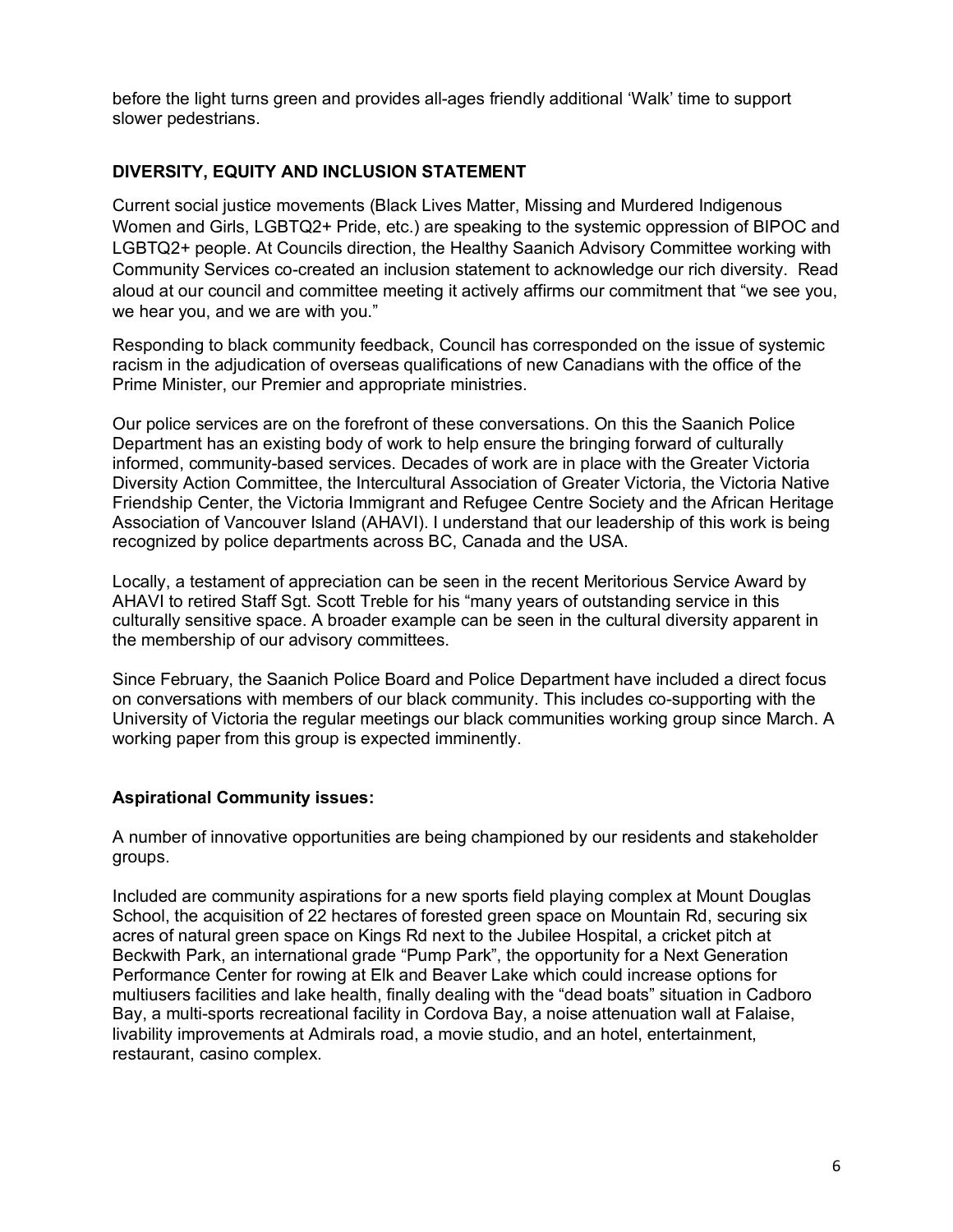The University of Victoria working in partnership with the Saanich, Oak Bay and Victoria would like to establish a CIFAL as part of an initiative under the United Nations Institutes for Training and Research (UNITAR) Program.

The CIFAL acronym stands for "International Training Centre for Authorities and Leaders" (French: Centre international de formation des autorités et leaders). Each CIFAL Centre is a hub for capacity building and knowledge sharing between local and regional authorities, national governments, international organisations, the private sector, and civil society. It is an important resource in the United Nations long-term efforts towards the achievement of the Sustainable Development Goals.

The University is also interested in working together with municipal partners to secure funding from provincial and federal governments to develop Canada's leading Medical Technologies Discovery and Manufacturing Corridor. This could be created in a similar fashion to the Kitchener-Waterloo Software Innovation Corridor. Currently no one area of Canada has laid claim to being a leading region for MedTech.

The South Island has all the necessary elements including education and technology sectors with a culture of innovation and entrepreneurship. We would need to work together as one voice to promote the South Island Medtech Corridor as a key component of the economic recovery and medical capability of the region, the province and the country. A possible location for the initial stages of the Medtech corridor would be the Vancouver Island Technology Park

## **Evolving from a District to a City**

Recent confusion in conversations with the BC Urban Mayors Caucus, provincial, national and international bodies, the University of Victoria and others have raised the notion that perhaps it is time for Saanich to consider stepping up to evolve from a District to a City.

Apparent confusion exists amongst others on what exactly is the "District of Saanich" verses the "City" of Saanich. This uncertainty impacts opportunities for our residents and stakeholders now and in the future. For example, recently the BCUMC debated whether Saanich as a District actually qualified to be at the table with Cities. Similarly, identity uncertainty was evident in conversations when Saanich received BC's top "Open for Business Award."

Meanwhile our "District" is outperforming "Cities" on issues including leadership on climate change, the supply of supported housing, protecting green spaces for future generations, diversity and inclusion, financial management and much more. This raises questions such as what is a modern city? and how does a modern city meet its community's needs?

With some 124,000 residents Saanich is the eighth largest municipality in BC by population, and the second largest by land mass. Our 114 years of cultural and infrastructure development combined with our quality of urban, costal and rural geography causes some incorporated cities to stand in envy.

Municipalities arise from the legislation of our Province. A municipality's classification as a city, district, village or town is set at time of incorporation and becomes part of the common municipal identity. Langford, our neighbour to west became a city many years ago in its original incorporation.